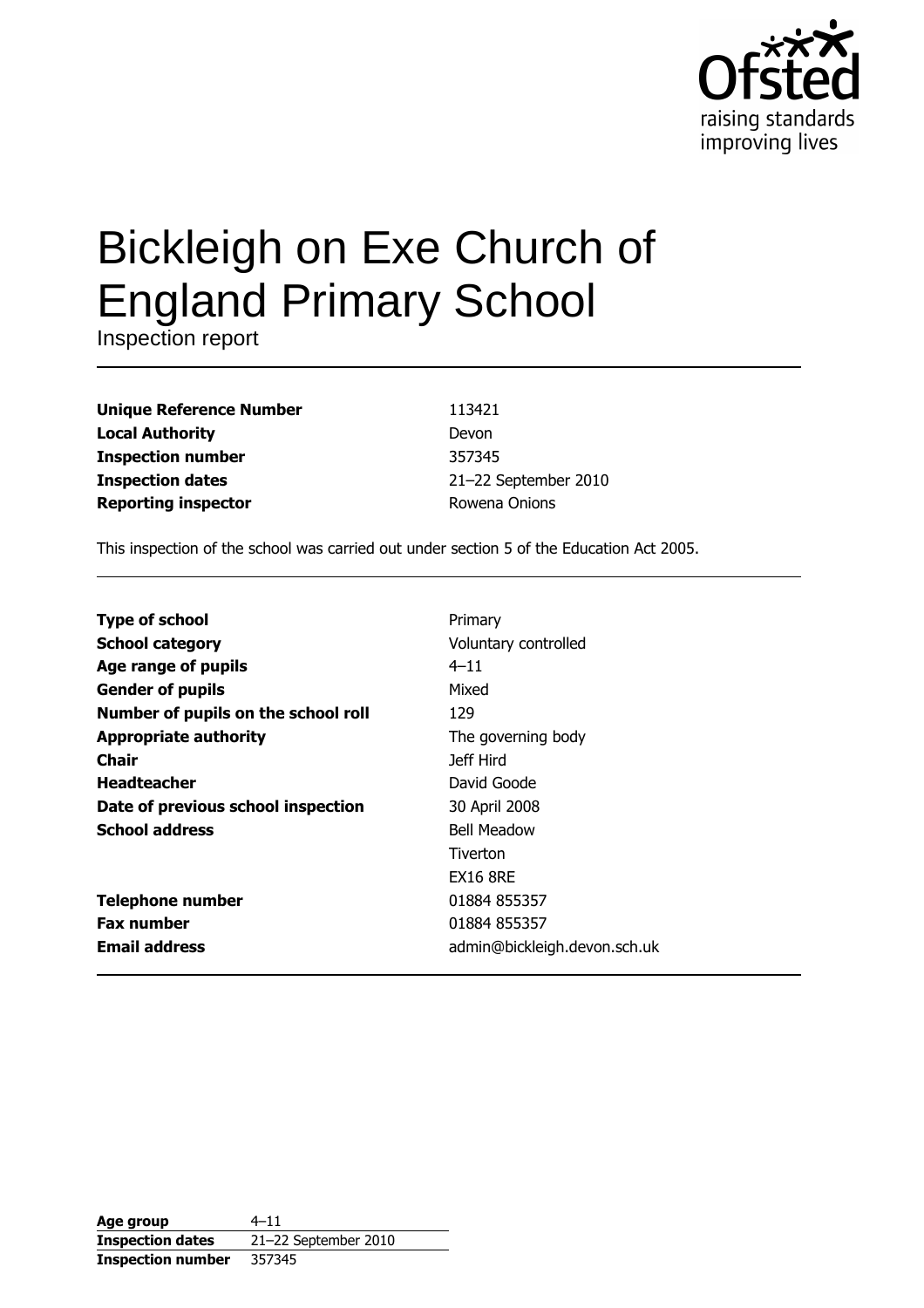The Office for Standards in Education, Children's Services and Skills (Ofsted) regulates and inspects to achieve excellence in the care of children and young people, and in education and skills for learners of all ages. It regulates and inspects childcare and children's social care, and inspects the Children and Family Court Advisory Support Service (Cafcass), schools, colleges, initial teacher training, work-based learning and skills training, adult and community learning, and education and training in prisons and other secure establishments. It assesses council children's services, and inspects services for looked after children, safeguarding and child protection.

Further copies of this report are obtainable from the school. Under the Education Act 2005, the school must provide a copy of this report free of charge to certain categories of people. A charge not exceeding the full cost of reproduction may be made for any other copies supplied.

If you would like a copy of this document in a different format, such as large print or Braille, please telephone 0300 1234 234, or email enquiries@ofsted.gov.uk.

You may copy all or parts of this document for non-commercial educational purposes, as long as you give details of the source and date of publication and do not alter the documentation in any way.

To receive regular email alerts about new publications, including survey reports and school inspection reports, please visit our website and go to 'Subscribe'.

Royal Exchange Buildings St Ann's Square Manchester **M2 7I A** T: 0300 1234 234 Textphone: 0161 618 8524 E: enquiries@ofsted.gov.uk W: www.ofsted.gov.uk © Crown copyright 2010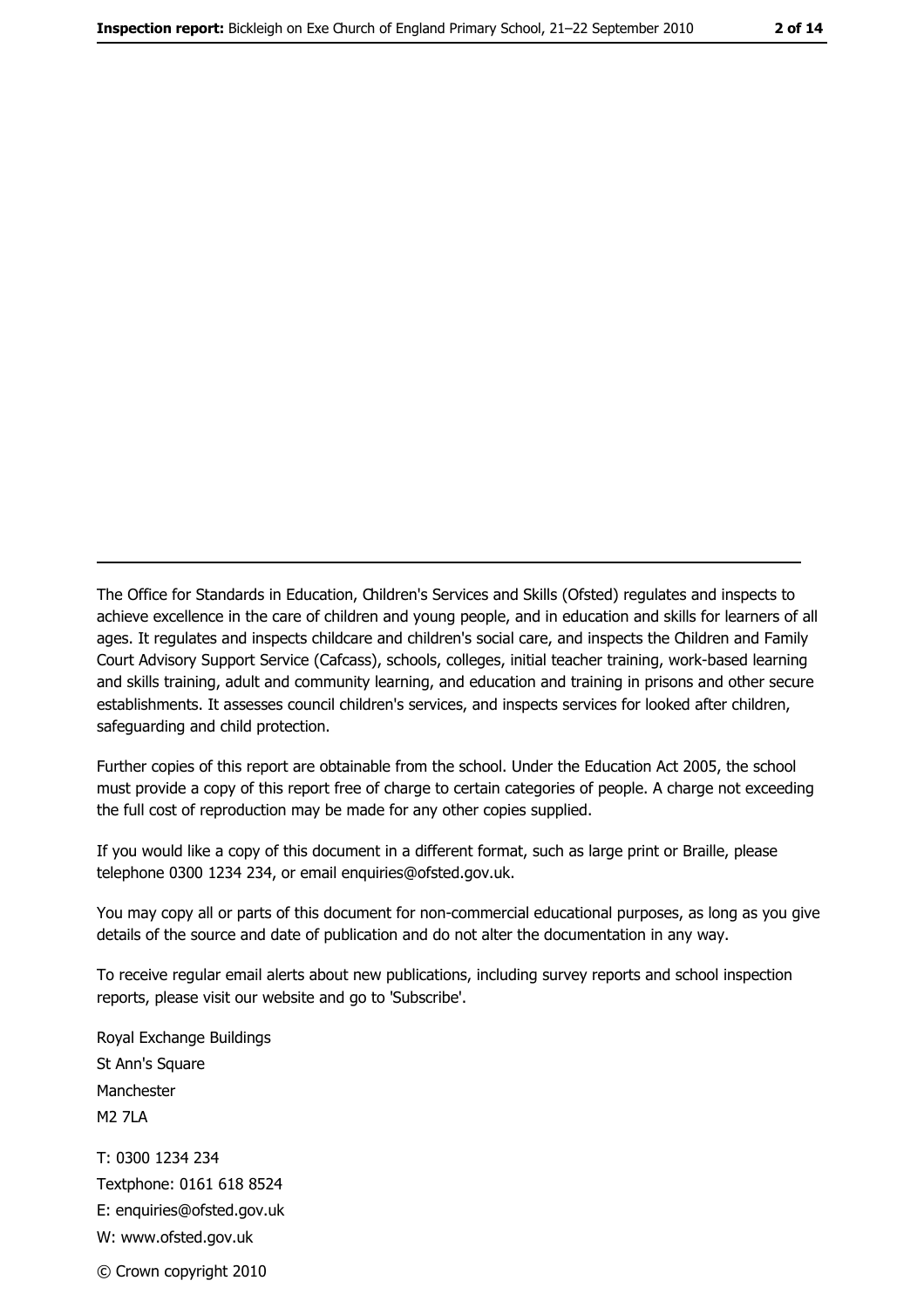# **Introduction**

This inspection was carried out by two additional inspectors. Eight lessons were observed and five teachers were seen. Meetings were held with pupils, governors and staff. The inspectors observed the school's work and looked at data on pupils' progress, the school development plan, reports from the School Improvement Partner, governing body minutes and a range of other documentation. Seventy responses to the parental questionnaire were received.

The inspection team reviewed many aspects of the school's work. It looked in detail at the following.

- Pupils' progress, especially the progress of boys and pupils with special educational  $\blacksquare$ needs and/or disabilities.
- The involvement of pupils in assessing and improving their work.  $\blacksquare$
- The impact of the curriculum on pupils' enjoyment and progress. The impact of  $\blacksquare$ recent school improvement work.

# Information about the school

This smaller than average school serving a rural area. Almost all pupils are of White British origin and speak English as their first language. The proportion of pupils known to be eligible for free school meals is below average. An average percentage of pupils have a range of special educational needs and/or disabilities, but the school has an above average proportion of pupils with statements of special educational needs. Pupils are taught in mixed age group classes. Since the beginning of the current term, the local pre-school and before- and after-school clubs, have been housed in a purpose-built building on the school site. These were not included in the inspection because neither is managed by the school governors . This building also houses the school's Reception class.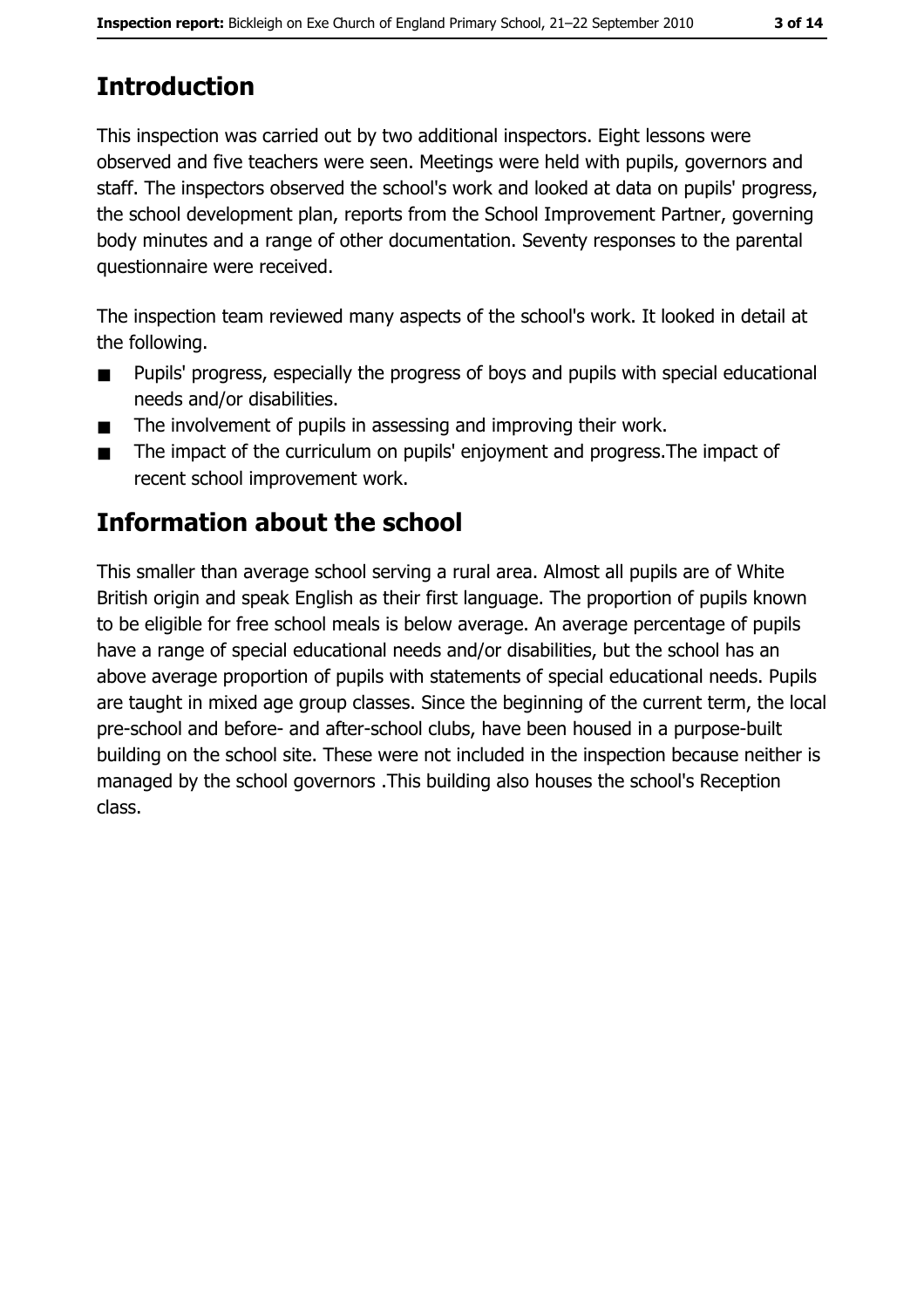# **Inspection judgements**

## Overall effectiveness: how good is the school?

#### The school's capacity for sustained improvement

## **Main findings**

Bickleigh on Exe is a good school. It is successful in supporting pupils to become well rounded, enthusiastic, articulate young people. School improvement has resulted in an increase in pupils' progress, which is now good overall. Almost all pupils are making expected progress in both English and mathematics. In English, a good number of pupils are exceeding this expectation. There are not, however, as many pupils exceeding expectations in mathematics. Pupils with special educational needs and/or disabilities make good progress. The school's inclusive ethos means that a warm welcome is extended to all. It has been very successful in helping a number of pupils with severe and complex special educational needs and some who have had difficulty settling into a number of other schools. As a result they feel part of the school community and make good personal and academic progress.

Good teaching, mixed with a curriculum which is successfully aimed at extending and enriching pupils' experiences, ensures both boys and girls are animated, involved and keen to learn. Although there are some differences in rates of progress amongst younger girls and boys, these differences are not evident by the time the pupils leave the school. Pupils join in with the wide-ranging extra activities and, through this, demonstrate not only excellent knowledge of how to stay healthy but an outstanding enthusiasm for doing so. Very secure relationships ensure pupils feel safe and supported and, through activities such as walking on the moors and sailing, by Year 6, pupils have a very healthy perspective on staying safe outside the school environment. The school is a community in which pupils support one another, partly through their good behaviour and because of the responsibilities they seek to take around and beyond the school. At its last inspection, the school was asked to focus on helping pupils to understand how to improve their work. Development work has been successful, in that pupils are set and understand targets for longer term improvement, and they are given good oral feedback about their work. There are, however, some lessons where pupils are not sure what they are being expected to learn and how they will recognise success. This means they are not able to target their efforts during the lesson and are less able to generalise their learning to other situations. Marking, too, is not always as specific as it should be in showing pupils how to improve.

The personal and academic development of the pupils is at the heart of all that the school undertakes. Dedicated leadership and management ensure that the school seeks to improve and takes successful action to do so. Increased rates of progress and attendance demonstrate the success of such actions. The checking of pupils' progress has ensured that there are very few pupils who underachieve. It has not, however, been used as systematically to focus on further increasing the number of pupils who exceed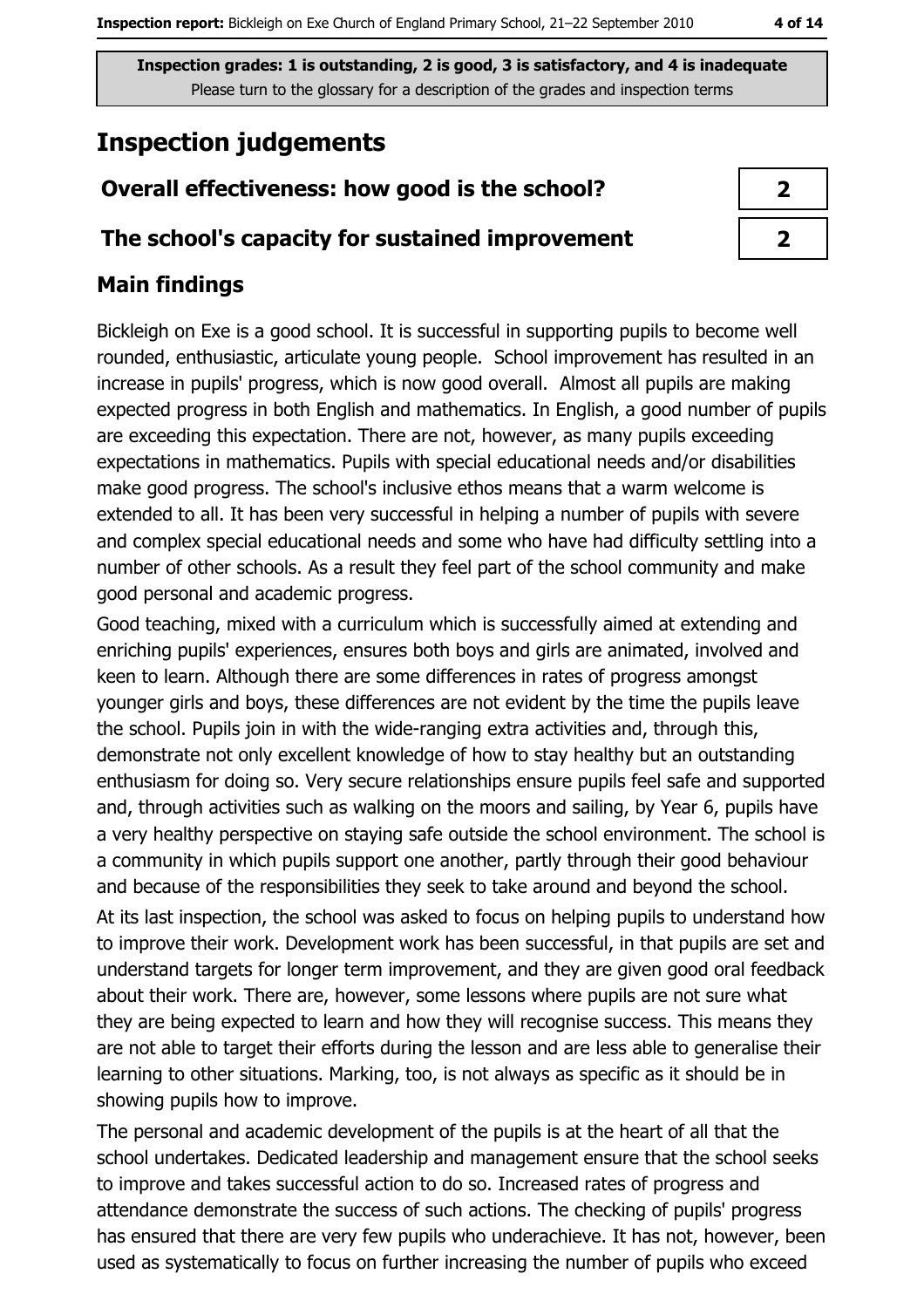expected progress, which currently differs from year group to year group. Staff and governors work as a team, both supporting and challenging each other. The education the school provides is greatly appreciated by parents. A typical comment received was, 'Bickleigh is a wonderful school... we wouldn't want our children to go anywhere else.' Teamwork, a track record of good self-evaluation and improvement and high ideals underpin the good capacity for sustained improvement.

## What does the school need to do to improve further?

- Increase progress in mathematics by:  $\blacksquare$ 
	- ensuring that all pupils are fully challenged in all lessons
	- increasing opportunities for pupils to use mathematics in other subjects.
- Ensure the number of pupils making more than expected progress is consistently high in each year group by:
	- reviewing termly the progress made by each individual pupil
	- ensuring pupils know what they are expected to learn in each lesson
	- developing the use of marking to help pupils know what to do next.

## **Outcomes for individuals and groups of pupils**

Pupils like school and high attendance demonstrates their enjoyment of what is provided for them. These positive attitudes help them to learn. In a history lesson, for example, pupils showed great interest in a talk given by a local farmer and, through some insightful questions, developed skills of communication as well as historical knowledge. By Year 6, pupils demonstrate high levels of speaking and listening skills. The use of drama has helped accelerate progress in reading and writing and standards in these areas are now above average. Although a good number of pupils are now making more than expected progress, the number of pupils doing this is not yet consistent in all year groups. This is especially true in mathematics. Pupils demonstrate an ability to use their reading, writing and information and communication technology skills in a range of other subjects. When given the opportunity, for example to simulate a racing car in a 'Maths' in Motion' project, they can use their mathematics skills well. However, mathematics is not yet systematically planned to be part of the work in other subjects. Pupils are proud of their school and are keen that it should be seen in a good light. Not only do they behave well, but they help and support one another, illustrating their good social and moral development. The empathy they show for others and the delight they take in learning new things demonstrate good spiritual development. Pupils' cultural development is good overall, but the school is correct in seeking ways to extend their knowledge of others living in Great Britain. Their grasp of basic skills and good attitudes mean pupils are well prepared for the next stage of their education.

## $\overline{2}$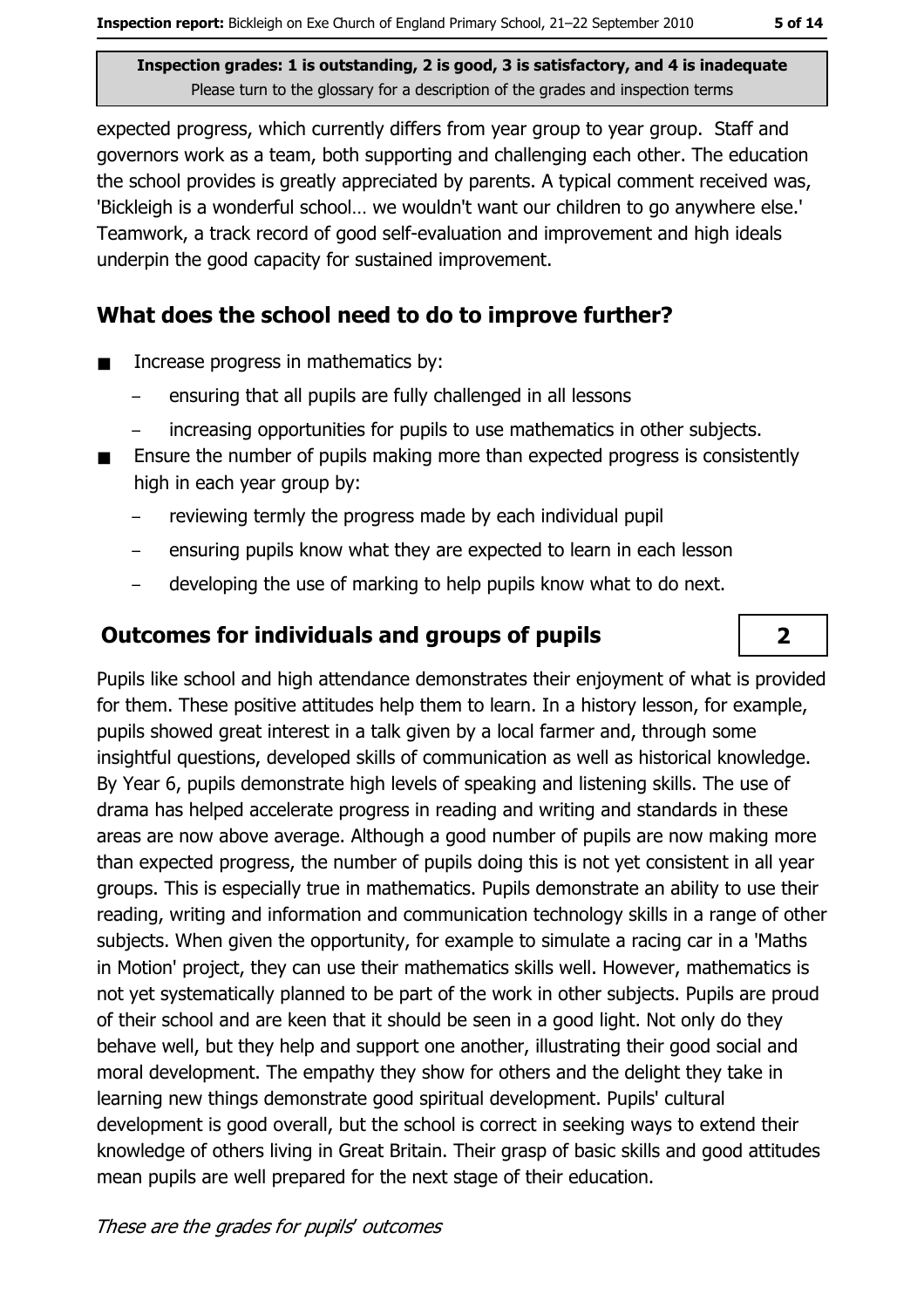| Pupils' achievement and the extent to which they enjoy their learning                                                     |                |  |  |  |
|---------------------------------------------------------------------------------------------------------------------------|----------------|--|--|--|
| Taking into account:<br>Pupils' attainment <sup>1</sup>                                                                   | $\overline{2}$ |  |  |  |
| The quality of pupils' learning and their progress                                                                        | $\overline{2}$ |  |  |  |
| The quality of learning for pupils with special educational needs and/or<br>disabilities and their progress               |                |  |  |  |
| The extent to which pupils feel safe                                                                                      |                |  |  |  |
| <b>Pupils' behaviour</b>                                                                                                  |                |  |  |  |
| The extent to which pupils adopt healthy lifestyles                                                                       |                |  |  |  |
| The extent to which pupils contribute to the school and wider community                                                   |                |  |  |  |
| The extent to which pupils develop workplace and other skills that will<br>contribute to their future economic well-being |                |  |  |  |
| Taking into account:<br>Pupils' attendance <sup>1</sup>                                                                   | 1              |  |  |  |
| The extent of pupils' spiritual, moral, social and cultural development                                                   |                |  |  |  |

#### How effective is the provision?

Strong relationships underpin successful teaching. The pupils know their teachers try to make lessons interesting and fun and this causes them to work hard and concentrate well. Teaching assistants are deployed well in supporting different groups and are instrumental in promoting good progress. A successful programme of work assists pupils with special educational needs and/or disabilities to make good progress. In the main, teachers use assessment well to plan lessons that challenge pupils of differing attainments and to adapt lessons where there is a need. This is not, however, always the case. In some mathematics lessons, for example, there are times when activities, including the use of a commercial scheme, are not as productive as they should be, being used to keep pupils occupied rather than fully challenged. Although teachers are clear what they want pupils to learn in a lesson, they do not always communicate this clearly enough to the pupils to help them target their efforts. Additionally, marking is not always precise in showing pupils where they have been successful and where they could improve.

The school provides a dynamic programme of enrichment activities that is greatly appreciated by the pupils. Many parents comment on this, for instance writing: 'A wide variety of activities take place throughout the year which helps our child's development. The emphasis on the use of English skills in other subjects has a positive impact on progress. As yet, this has not yet been fully developed in mathematics, although the

 $1$  The arades for attainment and attendance are: 1 is high; 2 is above average; 3 is broadly average; and 4 is low.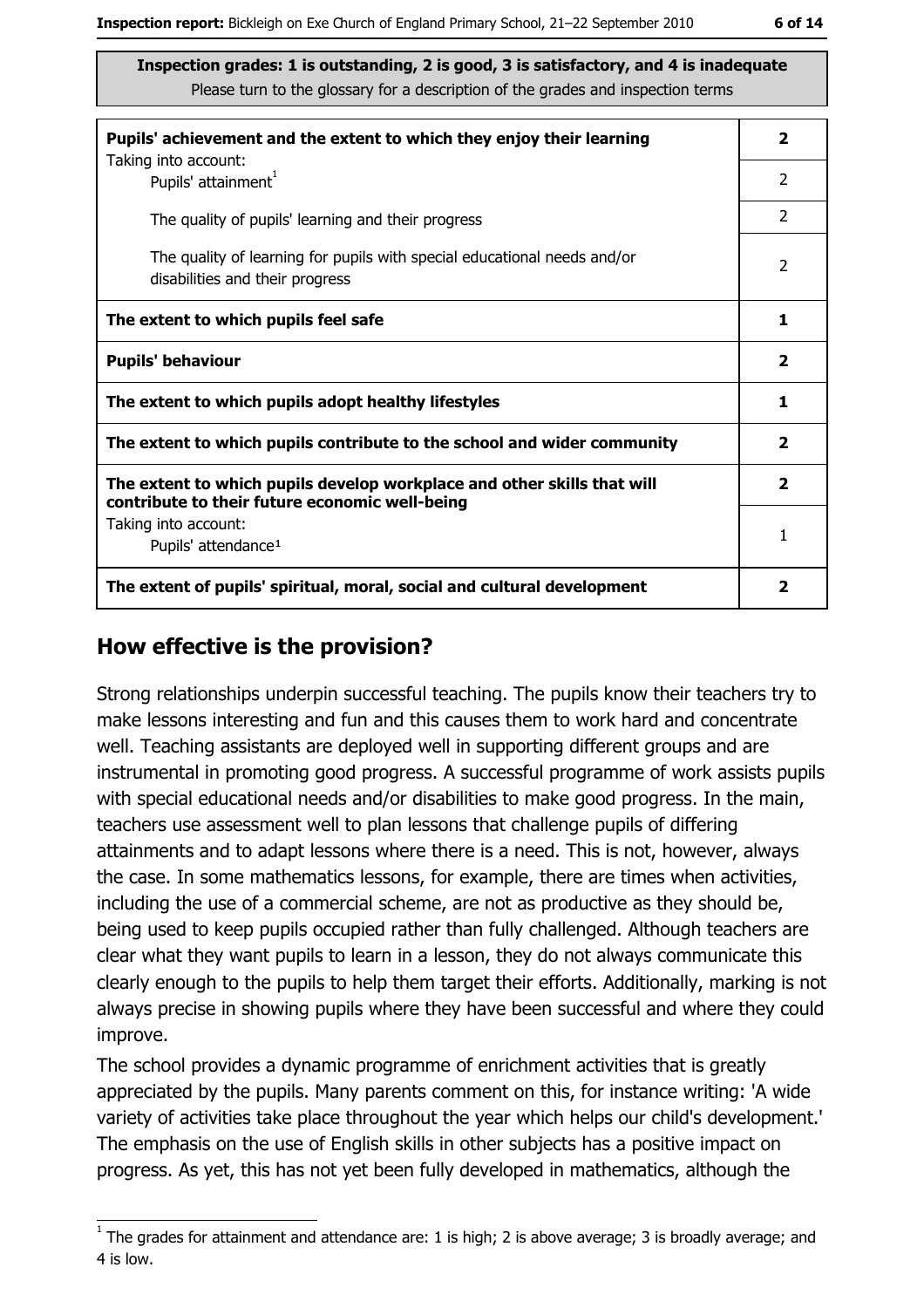school plans to do this. The aspects of the curriculum which support pupils' personal development are particularly effective and combine with good care, guidance and support to ensure positive outcomes. There is a 'family' feel to the school, which supports pupils, including those with more complex needs, very well. Pupils' well- being and security are given the highest priority and actions taken promote these well.

These are the grades for the quality of provision

| The quality of teaching                                                                                    |  |  |  |
|------------------------------------------------------------------------------------------------------------|--|--|--|
| Taking into account:<br>The use of assessment to support learning                                          |  |  |  |
| The extent to which the curriculum meets pupils' needs, including, where<br>relevant, through partnerships |  |  |  |
| The effectiveness of care, guidance and support                                                            |  |  |  |

#### How effective are leadership and management?

Ambitious school development is well planned and based on generally accurate selfevaluation incorporating the views of parents, pupils and other stakeholders. There are secure systems for checking the quality of provision, and the governors play an appropriate part in this. The governing body are keen to challenge the school to make improvements and are proactive in discussing developments. They understand the overall strengths and weaknesses in pupils' attainment, but have not, to date, been supplied with regular enough information about ongoing progress. The headteacher, staff and governors have a history of working together to push forward both major and minor projects. The funding and building of the very recently opened Early Years Foundation Stage unit, which is shared with the village preschool, is a notable achievement which is already supporting a very positive start to the children's school life. The safeguarding of pupils is a strong feature of the school. Documentation is of the highest quality and adults are constantly vigilant in promoting the physical, personal and emotional security of the pupils. Appropriate attention has been given to ensuring the school plays a good part in promoting community cohesion in the school and local area. Secure plans are in place for extending this to a wider community but these are yet to have impact. The school is very successful in including and promoting the progress of an increasingly wide range of pupils, demonstrating good attention to equality of opportunity.

These are the grades for leadership and management

| The effectiveness of leadership and management in embedding ambition and<br>driving improvement |  |  |
|-------------------------------------------------------------------------------------------------|--|--|
| Taking into account:<br>The leadership and management of teaching and learning                  |  |  |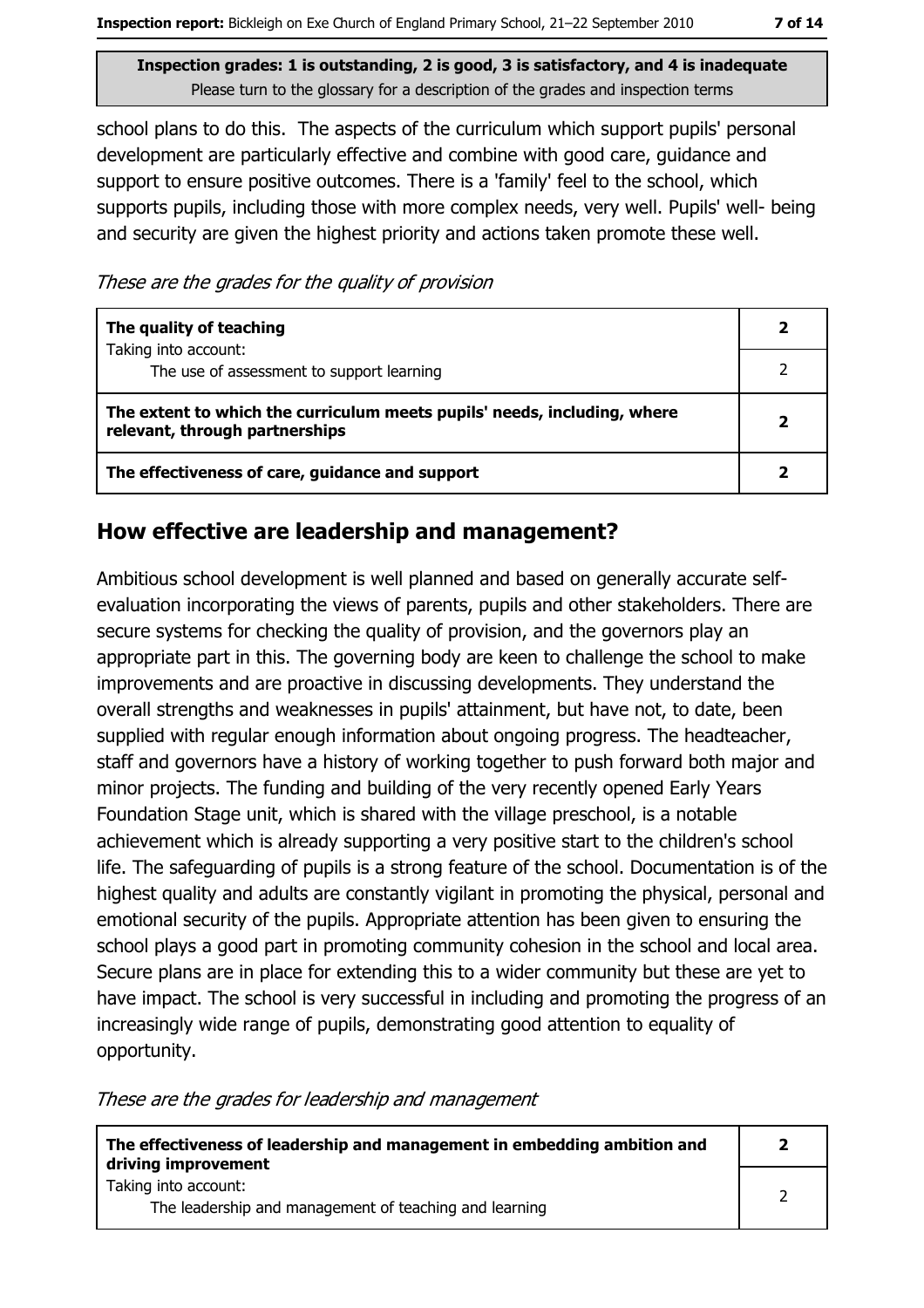| Inspection grades: 1 is outstanding, 2 is good, 3 is satisfactory, and 4 is inadequate |
|----------------------------------------------------------------------------------------|
| Please turn to the glossary for a description of the grades and inspection terms       |

| The effectiveness of the governing body in challenging and supporting the<br>school so that weaknesses are tackled decisively and statutory responsibilities<br>met |                         |  |  |  |
|---------------------------------------------------------------------------------------------------------------------------------------------------------------------|-------------------------|--|--|--|
| The effectiveness of the school's engagement with parents and carers                                                                                                | $\overline{\mathbf{2}}$ |  |  |  |
| The effectiveness of partnerships in promoting learning and well-being                                                                                              | $\mathbf{2}$            |  |  |  |
| The effectiveness with which the school promotes equality of opportunity and<br>tackles discrimination                                                              | 2                       |  |  |  |
| The effectiveness of safeguarding procedures                                                                                                                        |                         |  |  |  |
| The effectiveness with which the school promotes community cohesion                                                                                                 | 3                       |  |  |  |
| The effectiveness with which the school deploys resources to achieve<br>value for money                                                                             |                         |  |  |  |

#### **Early Years Foundation Stage**

A well-planned and balanced curriculum and good teaching promote the good progress made by children in their first year in school. Relatively small year groups mean that attainment on entry differs from year to year, but is overall broadly average. By the end of Reception, most children attain the standards expected for their age. The number who exceed these varies with year groups, but evidence shows that children of different abilities and prior experiences make good progress. High expectations are sensitively promoted by stimulating activities and are based on good assessment procedures. Children were asked, for example, to 'write' about things they might see on a visit to the seaside. The teacher, using her knowledge of each child, encouraged some to draw pictures, others to 'pretend' write and others to use their knowledge of writing sounds to attempt to write words. At the time of the inspection, the children had been in school for a maximum of two weeks and were remarkably well settled in the brand new building. Strong relationships and a good induction process, including very good links with the preschool, have promoted this very well. This demonstrates very good leadership at a time of significant change.

|  |  |  | These are the grades for the Early Years Foundation Stage |
|--|--|--|-----------------------------------------------------------|
|  |  |  |                                                           |

| <b>Overall effectiveness of the Early Years Foundation Stage</b><br>Taking into account:     |  |
|----------------------------------------------------------------------------------------------|--|
| Outcomes for children in the Early Years Foundation Stage                                    |  |
| The quality of provision in the Early Years Foundation Stage                                 |  |
| The effectiveness of leadership and management of the Early Years<br><b>Foundation Stage</b> |  |

#### **Views of parents and carers**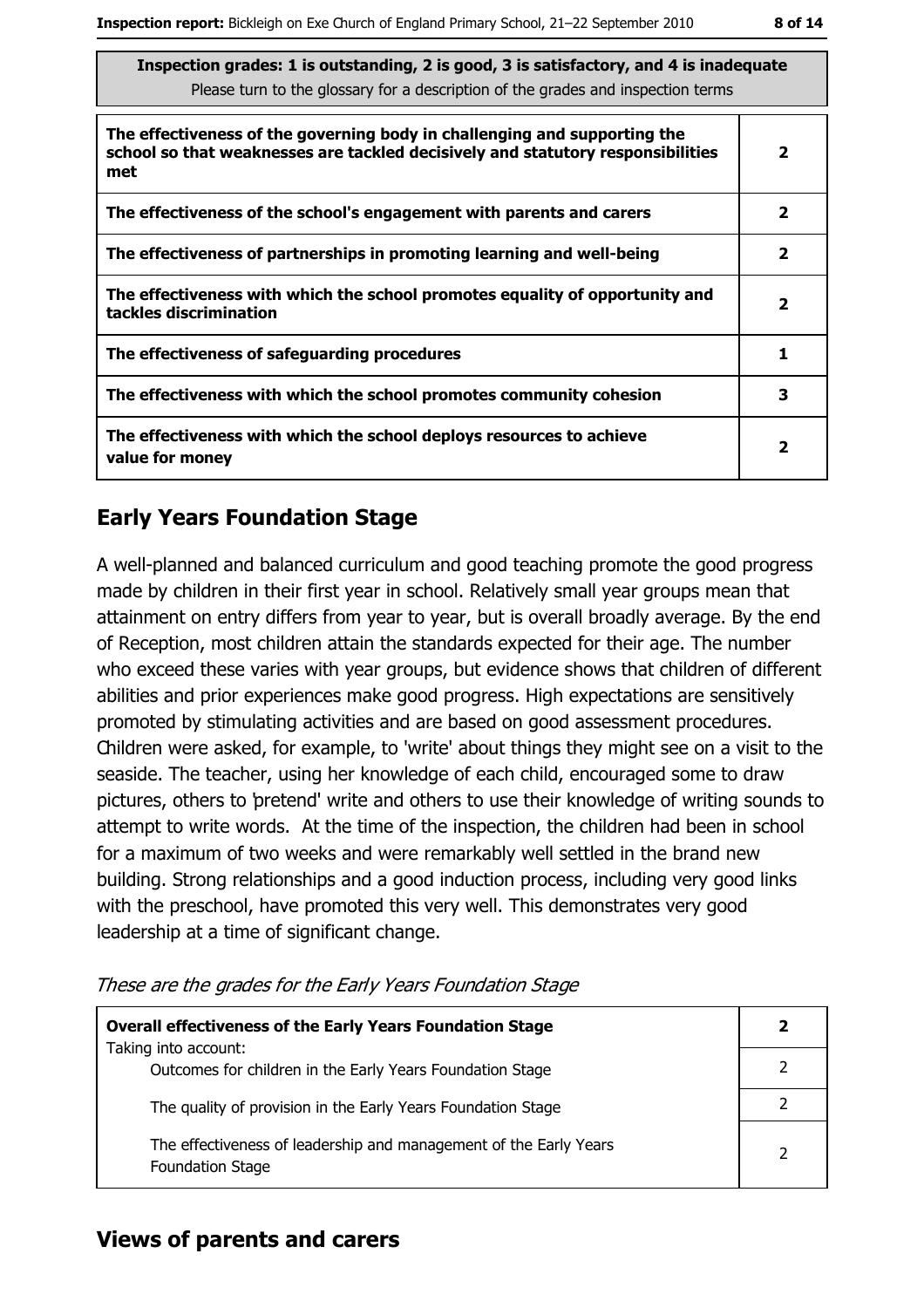Most parents and carers are very happy with all aspects of the school. They are particularly pleased that their children like school and that it keeps them safe and helps them adopt healthy lifestyles. They feel the school is well led and managed and that their children are well prepared for the next stage of their education. Inspectors agree with these opinions. A small number of parents do not feel that their child is making good progress, especially in mathematics. Inspectors found that progress is not as good in mathematics as it is in English because not as many pupils exceed the expected progress. A small number of parents consider that not enough account is taken of their views. Inspection evidence shows that the school has good systems for listening to parents and seeking their views.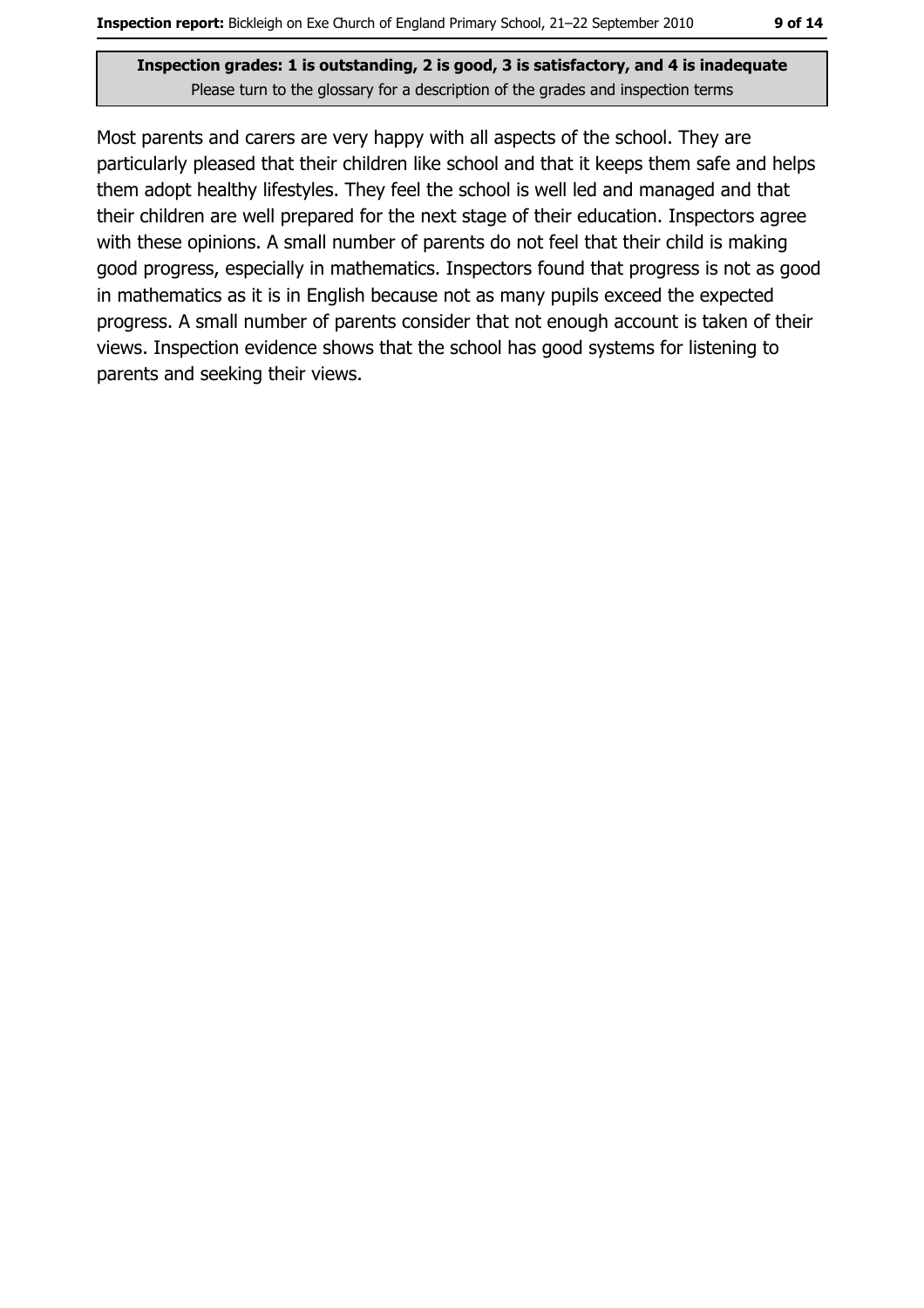#### Responses from parents and carers to Ofsted's questionnaire

Ofsted invited all the registered parents and carers of pupils registered at Bickleigh on Exe Church of England Primary School to complete a questionnaire about their views of the school.

In the questionnaire, parents and carers were asked to record how strongly they agreed with 13 statements about the school.

The inspection team received 70 completed questionnaires by the end of the on-site inspection. In total, there are 129 pupils registered at the school.

| <b>Statements</b>                                                                                                                                                                                                                                       | <b>Strongly</b><br><b>Agree</b> |               | <b>Disagree</b><br><b>Agree</b> |               |                |               | <b>Strongly</b><br>disagree |               |
|---------------------------------------------------------------------------------------------------------------------------------------------------------------------------------------------------------------------------------------------------------|---------------------------------|---------------|---------------------------------|---------------|----------------|---------------|-----------------------------|---------------|
|                                                                                                                                                                                                                                                         | <b>Total</b>                    | $\frac{1}{2}$ | <b>Total</b>                    | $\frac{0}{0}$ | <b>Total</b>   | $\frac{0}{0}$ | <b>Total</b>                | $\frac{9}{6}$ |
| My child enjoys school                                                                                                                                                                                                                                  | 58                              | 83            | 11                              | 16            | 1              | $\mathbf 1$   | $\Omega$                    | 0             |
| The school keeps my child<br>safe                                                                                                                                                                                                                       | 44                              | 36            | 26                              | 37            | $\mathbf 0$    | 0             | $\mathbf{0}$                | 0             |
| The school informs me<br>about my child's progress                                                                                                                                                                                                      | 30                              | 43            | 35                              | 50            | 4              | 6             | 0                           | 0             |
| My child is making enough<br>progress at this school                                                                                                                                                                                                    | 30                              | 43            | 31                              | 44            | 3              | 4             | 3                           | 4             |
| The teaching is good at this<br>school                                                                                                                                                                                                                  | 41                              | 59            | 24                              | 34            | $\overline{2}$ | 3             | 0                           | 0             |
| The school helps me to<br>support my child's learning                                                                                                                                                                                                   | 34                              | 49            | 31                              | 44            | 4              | 6             | 0                           | 0             |
| The school helps my child to<br>have a healthy lifestyle                                                                                                                                                                                                | 53                              | 77            | 16                              | 23            | $\mathbf 0$    | 0             | 0                           | 0             |
| The school makes sure that<br>my child is well prepared for<br>the future (for example<br>changing year group,<br>changing school, and for<br>children who are finishing<br>school, entering further or<br>higher education, or<br>entering employment) | 44                              | 63            | 22                              | 31            | $\mathbf 0$    | 0             | $\mathbf 0$                 | 0             |
| The school meets my child's<br>particular needs                                                                                                                                                                                                         | 37                              | 54            | 23                              | 33            | 5              | 7             | 0                           | 0             |
| The school deals effectively<br>with unacceptable behaviour                                                                                                                                                                                             | 34                              | 49            | 28                              | 40            | $\overline{2}$ | 3             | 0                           | 0             |
| The school takes account of<br>my suggestions and<br>concerns                                                                                                                                                                                           | 30                              | 43            | 23                              | 33            | 6              | 9             | 0                           | 0             |
| The school is led and<br>managed effectively                                                                                                                                                                                                            | 41                              | 59            | 27                              | 38            | $\mathbf 0$    | 0             | 0                           | $\mathbf 0$   |
| Overall, I am happy with my<br>child's experience at this<br>school                                                                                                                                                                                     | 47                              | 57            | 19                              | 27            | $\mathbf 0$    | 0             | $\mathbf 0$                 | 0             |

The table above summarises the responses that parents and carers made to each statement. The percentages indicate the proportion of parents and carers giving that response out of the total number of completed questionnaires. Where one or more parents and carers chose not to answer a particular question, the percentages will not add up to 100%.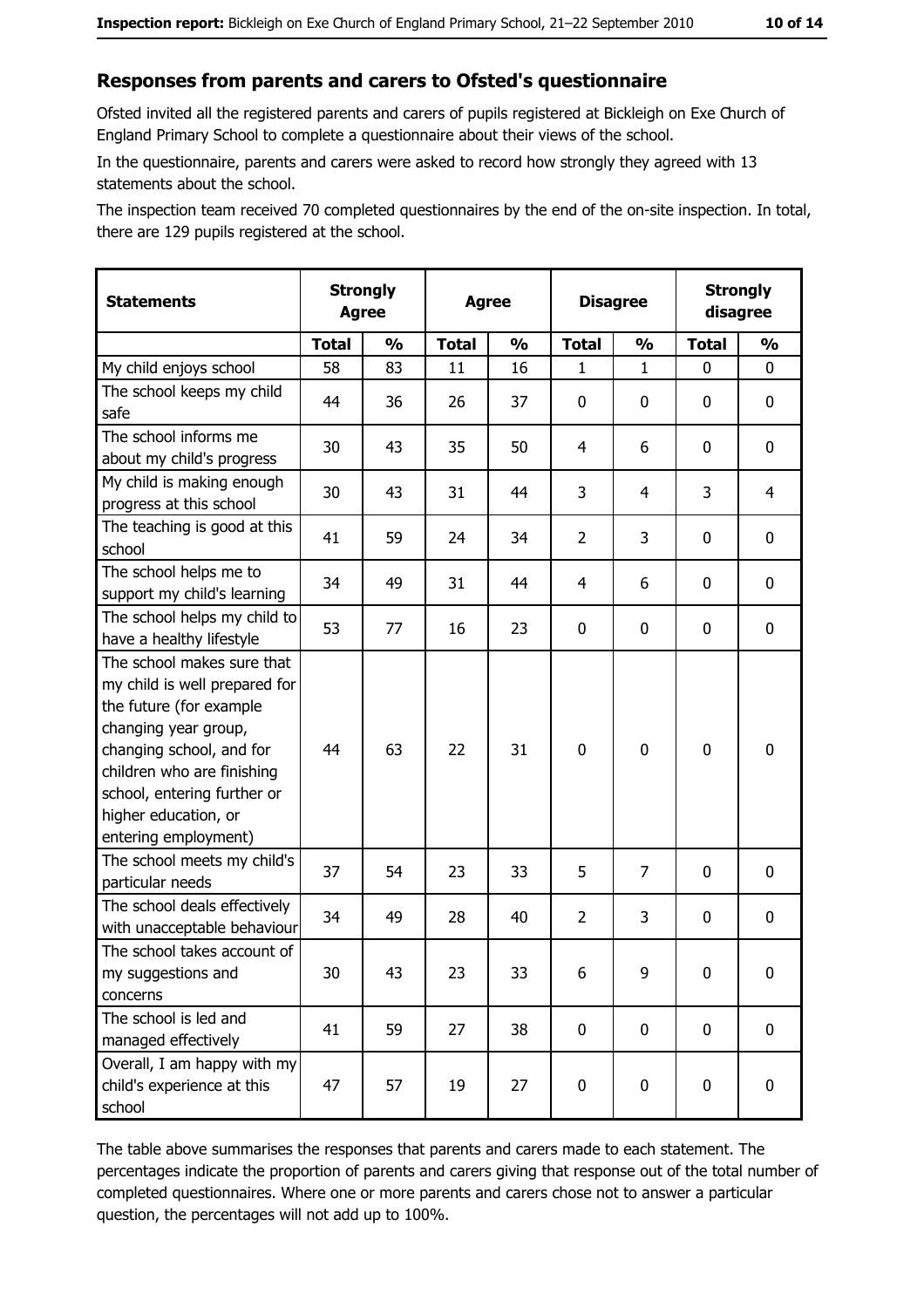# Glossary

| <b>Grade</b> | <b>Judgement</b> | <b>Description</b>                                                                                                                                                                                                               |
|--------------|------------------|----------------------------------------------------------------------------------------------------------------------------------------------------------------------------------------------------------------------------------|
| Grade 1      | Outstanding      | These features are highly effective. An oustanding<br>school provides exceptionally well for its pupils' needs.                                                                                                                  |
| Grade 2      | Good             | These are very positive features of a school. A school<br>that is good is serving its pupils well.                                                                                                                               |
| Grade 3      | Satisfactory     | These features are of reasonable quality. A satisfactory<br>school is providing adequately for its pupils.                                                                                                                       |
| Grade 4      | Inadequate       | These features are not of an acceptable standard. An<br>inadequate school needs to make significant<br>improvement in order to meet the needs of its pupils.<br>Ofsted inspectors will make further visits until it<br>improves. |

## What inspection judgements mean

#### **Overall effectiveness of schools**

|                       | Overall effectiveness judgement (percentage of<br>schools) |      |                     |                   |  |  |
|-----------------------|------------------------------------------------------------|------|---------------------|-------------------|--|--|
| <b>Type of school</b> | <b>Outstanding</b>                                         | Good | <b>Satisfactory</b> | <b>Inadequate</b> |  |  |
| Nursery schools       | 58                                                         | 36   | 4                   | $\overline{2}$    |  |  |
| Primary schools       | 8                                                          | 43   | 40                  | 9                 |  |  |
| Secondary schools     | 10                                                         | 35   | 42                  | 13                |  |  |
| Sixth forms           | 13                                                         | 39   | 45                  | 3                 |  |  |
| Special schools       | 33                                                         | 42   | 20                  | 4                 |  |  |
| Pupil referral units  | 18                                                         | 40   | 29                  | 12                |  |  |
| All schools           | 11                                                         | 42   | 38                  | 9                 |  |  |

New school inspection arrangements were introduced on 1 September 2009. This means that inspectors now make some additional judgements that were not made previously.

The data in the table above are for the period 1 September 2009 to 31 March 2010 and are the most recently published data available (see www.ofsted.gov.uk). Please note that the sample of schools inspected during the autumn and spring terms 2009/10 was not representative of all schools nationally, as weaker schools are inspected more frequently than good or outstanding schools.

Percentages are rounded and do not always add exactly to 100. Secondary school figures include those that have sixth forms, and sixth form figures include only the data specifically for sixth form inspection judgements.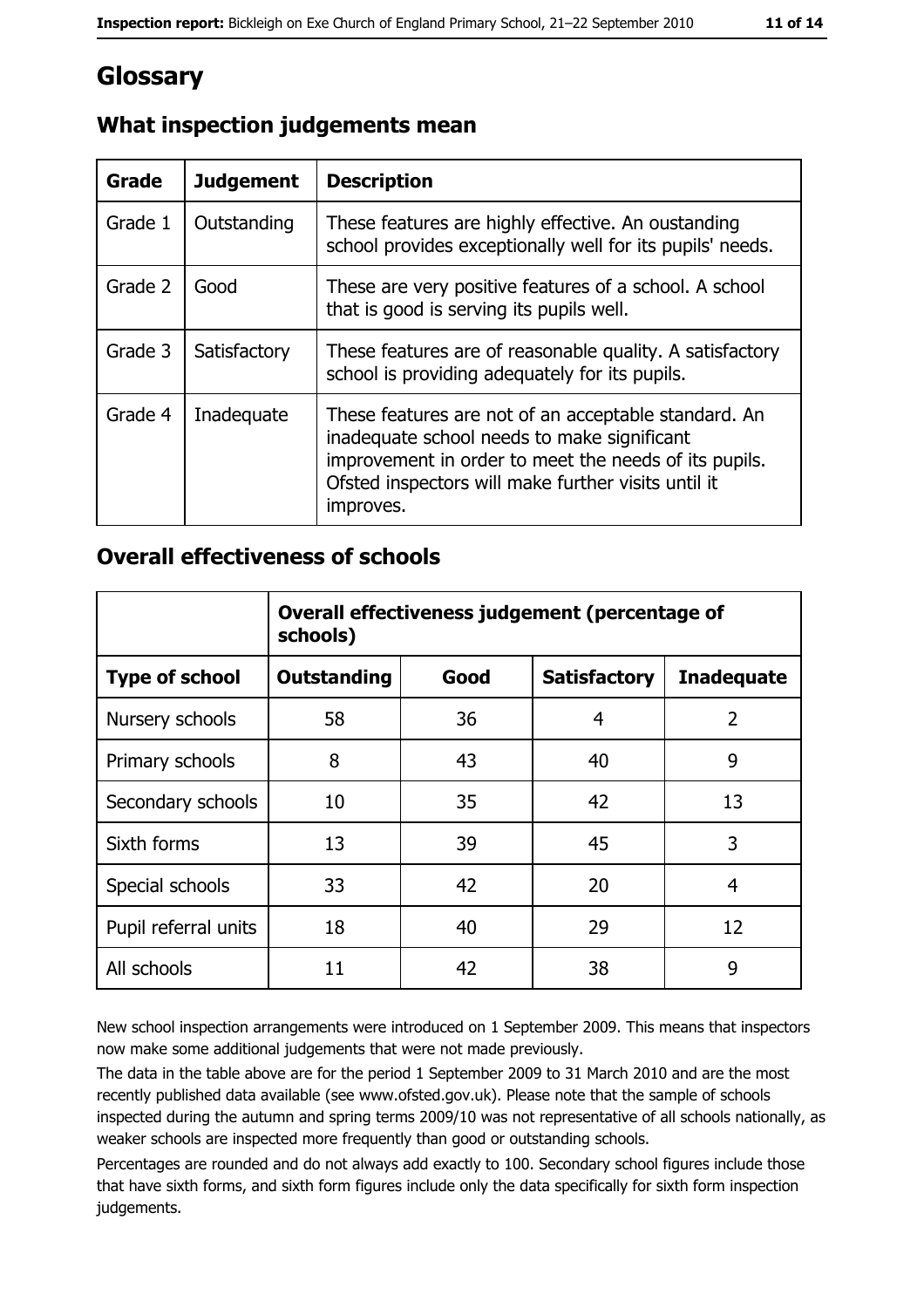# **Common terminology used by inspectors**

| Achievement:                  | the progress and success of a pupil in<br>their learning, development or training.                                                                                                                                                                                                                           |  |  |
|-------------------------------|--------------------------------------------------------------------------------------------------------------------------------------------------------------------------------------------------------------------------------------------------------------------------------------------------------------|--|--|
| Attainment:                   | the standard of the pupils' work shown by<br>test and examination results and in<br>lessons.                                                                                                                                                                                                                 |  |  |
| Capacity to improve:          | the proven ability of the school to<br>continue improving. Inspectors base this<br>judgement on what the school has<br>accomplished so far and on the quality of<br>its systems to maintain improvement.                                                                                                     |  |  |
| Leadership and management:    | the contribution of all the staff with<br>responsibilities, not just the headteacher,<br>to identifying priorities, directing and<br>motivating staff and running the school.                                                                                                                                |  |  |
| Learning:                     | how well pupils acquire knowledge,<br>develop their understanding, learn and<br>practise skills and are developing their<br>competence as learners.                                                                                                                                                          |  |  |
| <b>Overall effectiveness:</b> | inspectors form a judgement on a school's<br>overall effectiveness based on the findings<br>from their inspection of the school. The<br>following judgements, in particular,<br>influence what the overall effectiveness<br>judgement will be.                                                               |  |  |
|                               | The school's capacity for sustained<br>improvement.<br>Outcomes for individuals and groups<br>of pupils.<br>The quality of teaching.<br>The extent to which the curriculum<br>meets pupil's needs, including where<br>relevant, through partnerships.<br>The effectiveness of care, guidance<br>and support. |  |  |
| Progress:                     | the rate at which pupils are learning in<br>lessons and over longer periods of time. It<br>is often measured by comparing the<br>pupils' attainment at the end of a key<br>stage with their attainment when they<br>started.                                                                                 |  |  |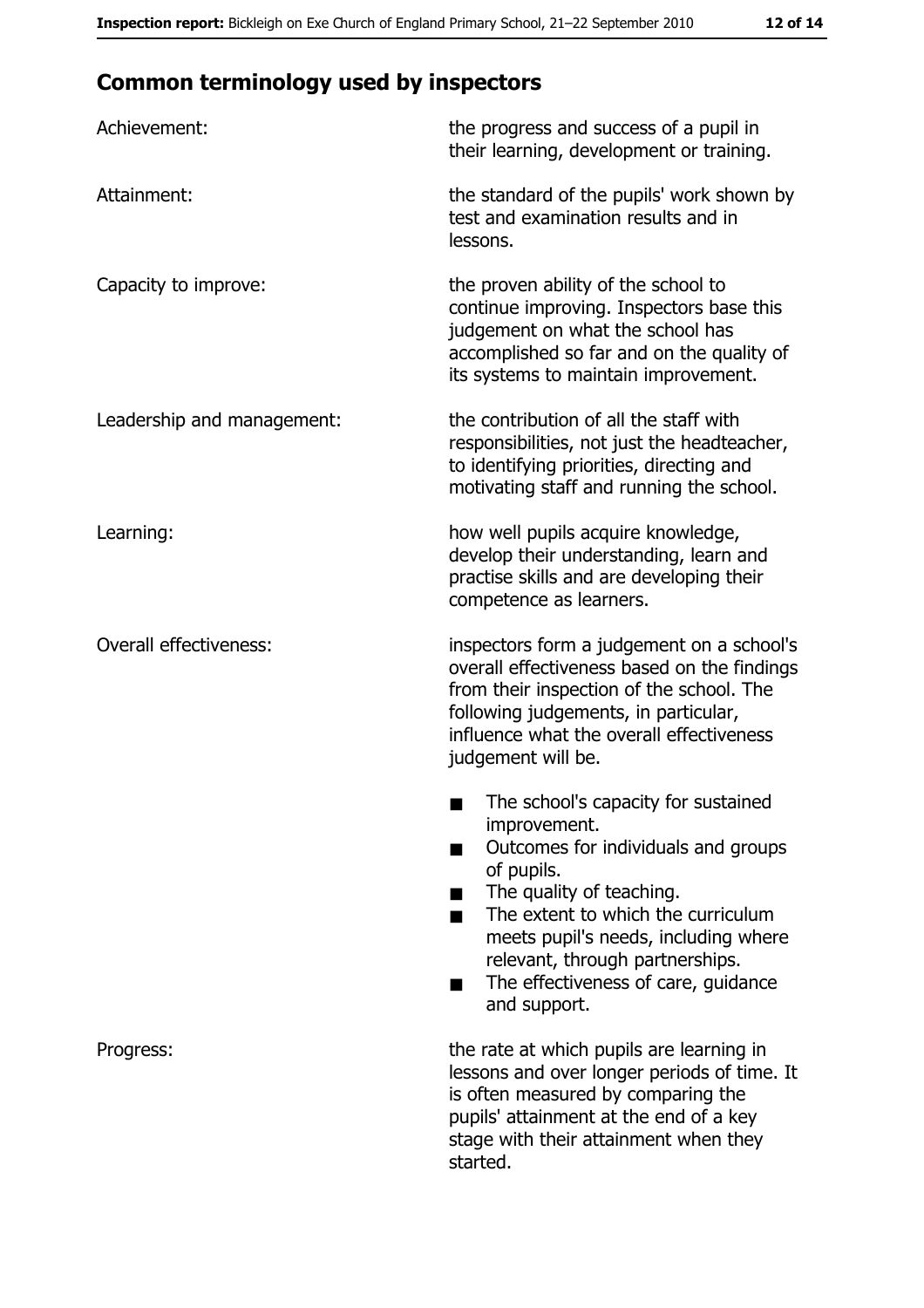#### This letter is provided for the school, parents and carers to share with their children. It describes Ofsted's main findings from the inspection of their school.



#### 23 September 2010

#### Dear Pupils

Inspection of Bickleigh on Exe Church of England Primary School, Tiverton, EX16 8RE We really enjoyed our two days at your school and would like to thank you for your help and friendly conversations. I know you will be pleased to know that we judge yours to be a good school.

Among the things we liked were:

- the good progress you are making, especially in reading and writing
- the fact that you get on so well together and have an exceptional understanding of  $\blacksquare$ how to stay safe and healthy
- teachers make your work interesting, helping you to concentrate in class and do  $\blacksquare$ your best with your work
- the wide range of things you are given opportunity do both in and after school  $\blacksquare$
- the care adults take to make you feel safe and happy  $\blacksquare$
- staff and governors are working together to further improve your school.  $\blacksquare$

To make things even better, this is what we have asked your school to:

- make sure you do even better in maths by giving you work that helps you make  $\blacksquare$ progress in every lesson
- make sure that each one of you makes as much progress as possible every year by  $\blacksquare$ helping you to be clear what you are expected to learn by the end of each lesson and by marking your work in a way which shows you how to improve.

We are very glad that you like your school and think you are right to do so. By continuing to try hard and doing your best, you can help make your school even more successful.

Yours sincerely

Rowena Onions

Lead Inspector